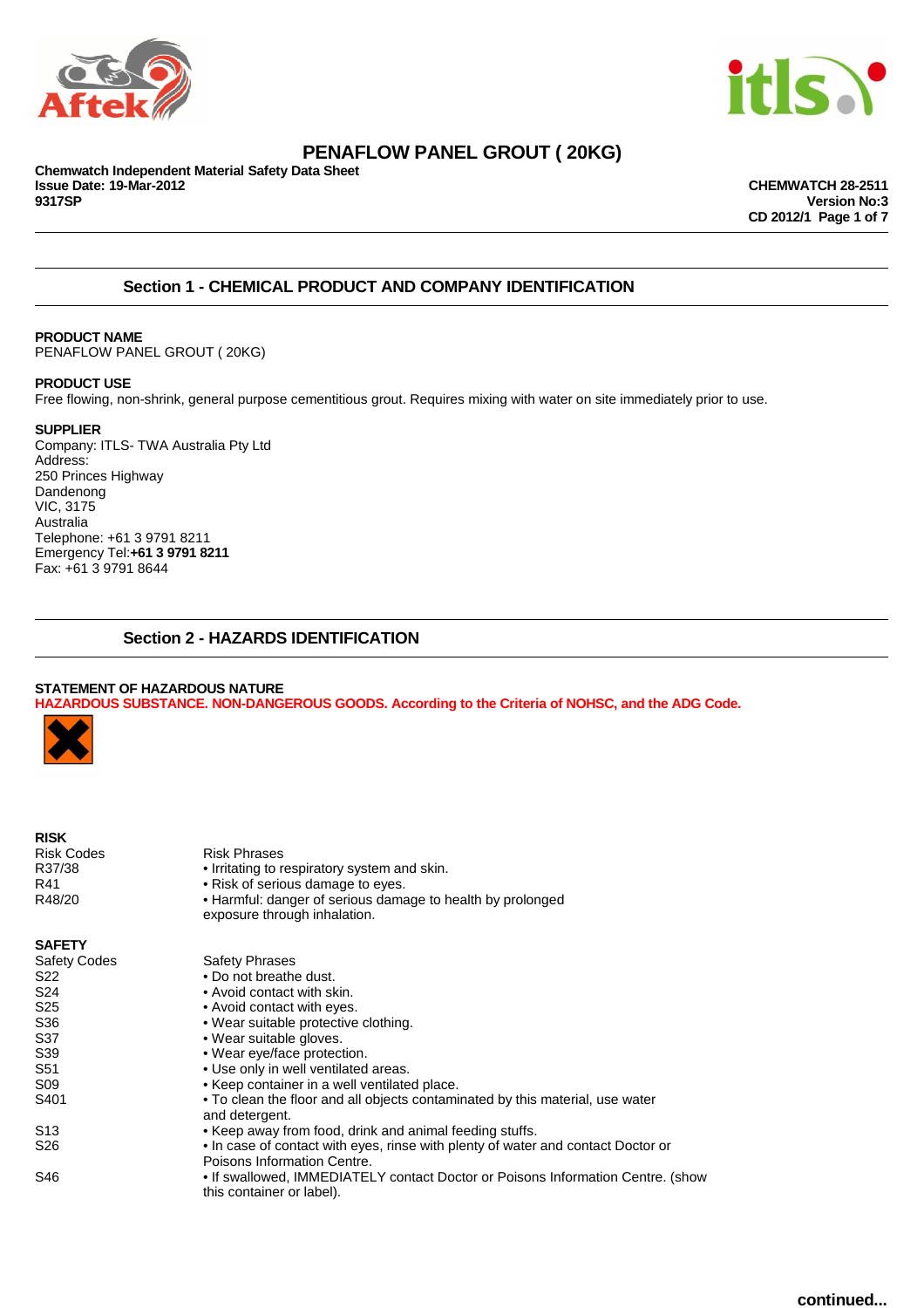## **Section 3 - COMPOSITION / INFORMATION ON INGREDIENTS**

NAME CAS RN % silica crystalline - quartz 30-60<br>
portland cement 30-60<br>
portland cement 30-60 portland cement Note: Manufacturer has supplied full ingredient information to allow CHEMWATCH assessment.

## **Section 4 - FIRST AID MEASURES**

#### **SWALLOWED**

■ - If swallowed do NOT induce vomiting.

- If vomiting occurs, lean patient forward or place on left side (head-down position, if possible) to maintain open airway and prevent aspiration.

- Observe the patient carefully.

- Never give liquid to a person showing signs of being sleepy or with reduced awareness; i.e. becoming unconscious.

#### **EYE**

■ If this product comes in contact with the eyes:

- Immediately hold eyelids apart and flush the eye continuously with running water.

- Ensure complete irrigation of the eye by keeping eyelids apart and away from eye and moving the eyelids by occasionally lifting the upper and lower lids.

- Continue flushing until advised to stop by the Poisons Information Centre or a doctor, or for at least 15 minutes.

- Transport to hospital or doctor without delay.

#### **SKIN**

■ If skin contact occurs:

- Immediately remove all contaminated clothing, including footwear.

- Flush skin and hair with running water (and soap if available).

- Seek medical attention in event of irritation.

#### **INHALED**

■ - If fumes or combustion products are inhaled remove from contaminated area.

- Lay patient down. Keep warm and rested.

- Prostheses such as false teeth, which may block airway, should be removed, where possible, prior to initiating first aid procedures.

- Apply artificial respiration if not breathing, preferably with a demand valve resuscitator, bag-valve mask device, or pocket mask as trained. Perform CPR if necessary.

#### **NOTES TO PHYSICIAN**

■ Treat symptomatically.

## **Section 5 - FIRE FIGHTING MEASURES**

#### **EXTINGUISHING MEDIA**

■ - There is no restriction on the type of extinguisher which may be used.

- Use extinguishing media suitable for surrounding area.

#### **FIRE FIGHTING**

■ - Alert Fire Brigade and tell them location and nature of hazard.

- Wear breathing apparatus plus protective gloves for fire only.

- Prevent, by any means available, spillage from entering drains or water courses.

- Use fire fighting procedures suitable for surrounding area.

#### **FIRE/EXPLOSION HAZARD**

■ - Non combustible. - Not considered a significant fire risk, however containers may burn, silicon dioxide (SiO2). May emit poisonous fumes. May emit corrosive fumes.

#### **FIRE INCOMPATIBILITY**

■ None known.

# **HAZCHEM**

None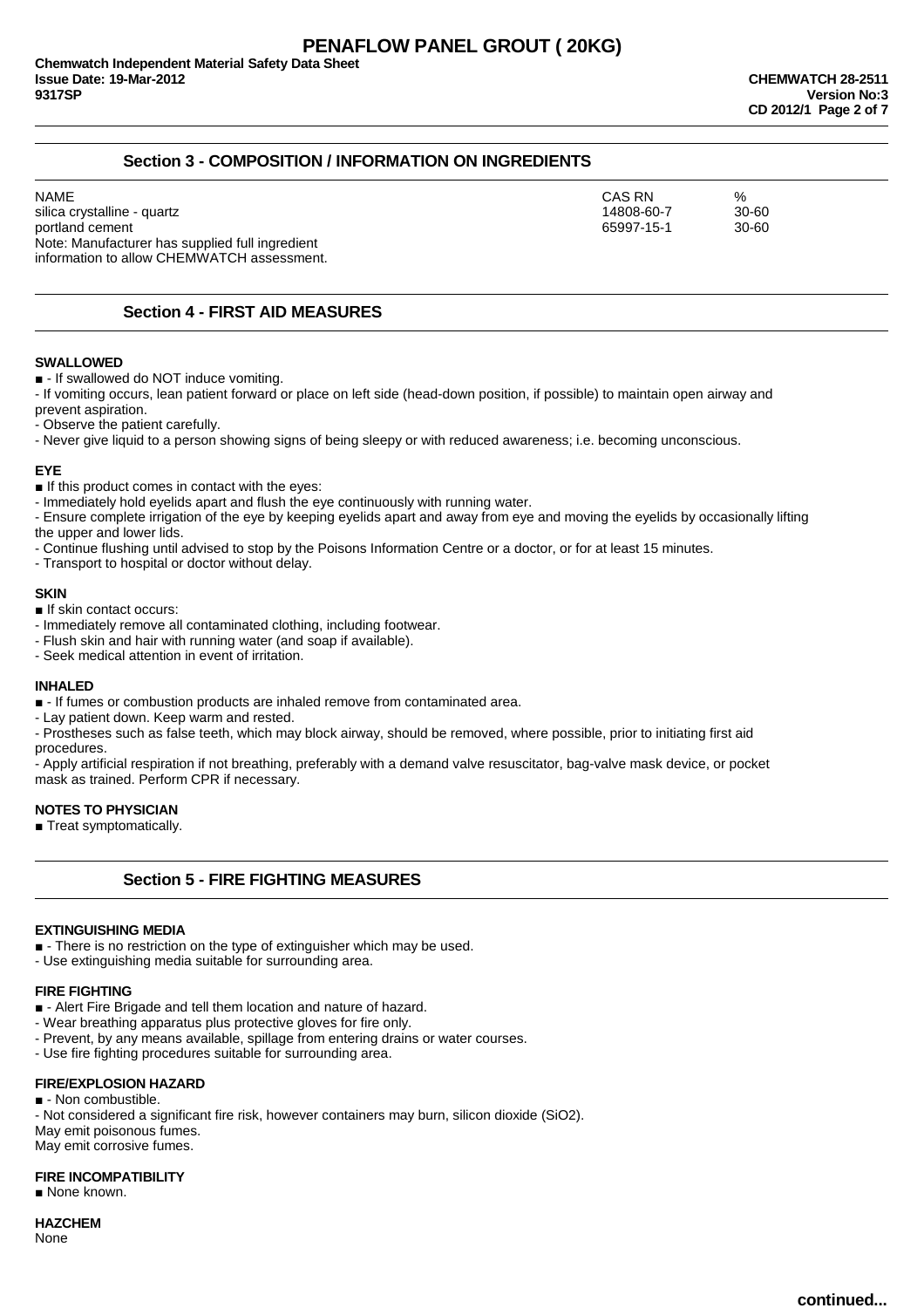## **Section 6 - ACCIDENTAL RELEASE MEASURES**

#### **MINOR SPILLS**

- - Remove all ignition sources.
- Clean up all spills immediately.
- Avoid contact with skin and eyes.
- Control personal contact by using protective equipment.

#### **MAJOR SPILLS**

- Moderate hazard.
- CAUTION: Advise personnel in area.
- Alert Emergency Services and tell them location and nature of hazard.
- Control personal contact by wearing protective clothing.
- Prevent, by any means available, spillage from entering drains or water courses.

**Personal Protective Equipment advice is contained in Section 8 of the MSDS.**

#### **Section 7 - HANDLING AND STORAGE**

#### **PROCEDURE FOR HANDLING**

- - Avoid all personal contact, including inhalation.
- Wear protective clothing when risk of exposure occurs.
- Use in a well-ventilated area.
- Prevent concentration in hollows and sumps.

#### **SUITABLE CONTAINER**

- - Polyethylene or polypropylene container.
- Check all containers are clearly labelled and free from leaks.

#### **STORAGE INCOMPATIBILITY**

- - Avoid strong acids, acid chlorides, acid anhydrides and chloroformates.
- Avoid contact with copper, aluminium and their alloys.

#### **STORAGE REQUIREMENTS**

- - Store in original containers.
- Keep containers securely sealed.
- Store in a cool, dry area protected from environmental extremes.
- Store away from incompatible materials and foodstuff containers.

## **Section 8 - EXPOSURE CONTROLS / PERSONAL PROTECTION**

| <b>EXPOSURE CONTROLS</b><br>Source | Material                                 | TWA mg/m <sup>3</sup> | <b>Notes</b>     |
|------------------------------------|------------------------------------------|-----------------------|------------------|
| Australia Exposure Standards       | silica crystalline - quartz              | 0.1                   | (see Chapter 14) |
|                                    | (Silica - Crystalline Quartz)            |                       |                  |
| Australia Exposure Standards       | portland cement (Portland cement<br>(a)) | 10                    | (see Chapter 14) |

#### **MATERIAL DATA**

PORTLAND CEMENT:

SILICA CRYSTALLINE - QUARTZ:

■ The concentration of dust, for application of respirable dust limits, is to be determined from the fraction that penetrates a separator whose size collection efficiency is described by a cumulative log-normal function with a median aerodynamic diameter of 4.0 µm (+-) 0.3 µm and with a geometric standard deviation of 1.5 µm (+-) 0.1 µm, i.e..generally less than 5 µm.

PENAFLOW PANEL GROUT ( 20KG): Not available

#### SILICA CRYSTALLINE - QUARTZ:

■ Because the margin of safety of the quartz TLV is not known with certainty and given the associated link between silicosis and lung cancer it is recommended that quartz concentrations be maintained as far below the TLV as prudent practices will allow. WARNING: For inhalation exposure ONLY:

This substance has been classified by the ACGIH as A2 Suspected Human Carcinogen.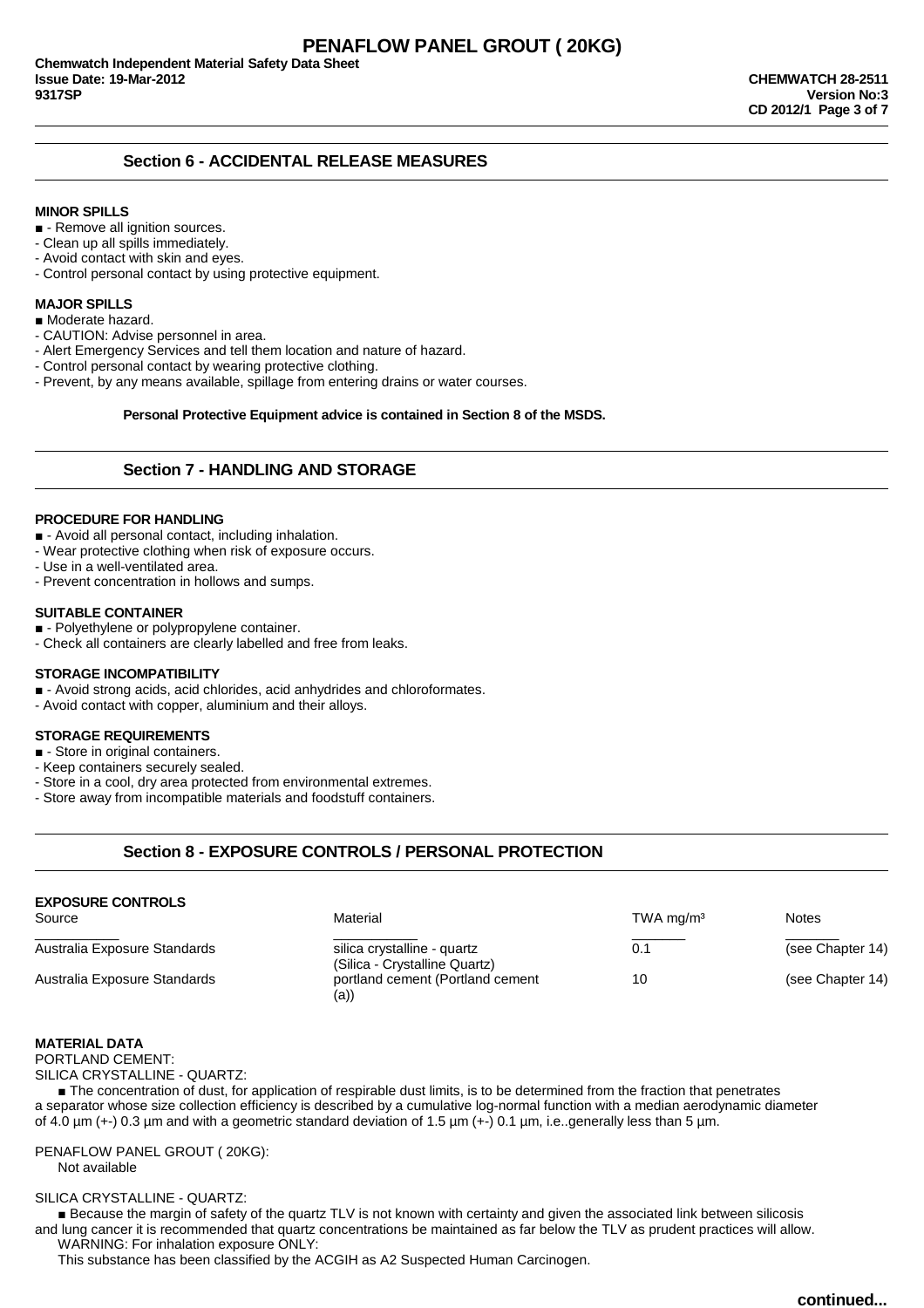PORTLAND CEMENT:

■ for calcium silicate:

containing no asbestos and <1% crystalline silica

ES TWA: 10 mg/m3 inspirable dust

TLV TWA: 10 mg/m3 total dust (synthetic nonfibrous) A4

Although in vitro studies indicate that calcium silicate is more toxic than substances described as "nuisance dusts" is thought that adverse health effects which might occur following exposure to 10-20 mg/m3 are likely to be minimal. The TLV-TWA is thought to be protective against the physical risk of eye and upper respiratory tract irritation in workers and to prevent interference with vision and deposition of particulate in the eyes, ears, nose and mouth.

For calcium oxide:

The TLV-TWA is thought to be protective against undue irritation and is analogous to that recommended for sodium hydroxide.

NOTE: This substance has been classified by the ACGIH as A4 NOT classifiable as causing Cancer in humans. Portland cement is considered to be a nuisance dust that does not cause fibrosis and has little potential to induce adverse

effects on the lung.

#### **PERSONAL PROTECTION**

#### **RESPIRATOR**

•Type AX-P Filter of sufficient capacity. (AS/NZS 1716 & 1715, EN 143:2000 & 149:2001, ANSI Z88 or national equivalent)

#### **EYE**

■ - Safety glasses with side shields.

- Chemical goggles.

- Contact lenses may pose a special hazard; soft contact lenses may absorb and concentrate irritants. A written policy document, describing the wearing of lens or restrictions on use, should be created for each workplace or task. This should include a review of lens absorption and adsorption for the class of chemicals in use and an account of injury experience. Medical and first-aid personnel should be trained in their removal and suitable equipment should be readily available. In the event of chemical exposure, begin eye irrigation immediately and remove contact lens as soon as practicable. Lens should be removed at the first signs of eye redness or irritation - lens should be removed in a clean environment only after workers have washed hands thoroughly. [CDC NIOSH Current Intelligence Bulletin 59], [AS/NZS 1336 or national equivalent].

#### **HANDS/FEET**

■ Suitability and durability of glove type is dependent on usage. Important factors in the selection of gloves include:

- frequency and duration of contact,
- chemical resistance of glove material,
- glove thickness and

- dexterity.

Experience indicates that the following polymers are suitable as glove materials for protection against undissolved, dry solids, where abrasive particles are not present.

- polychloroprene
- nitrile rubber
- butyl rubber
- fluorocaoutchouc.

#### **OTHER**

■ - Overalls.

- P.V.C. apron.
- Barrier cream.
- Skin cleansing cream.

#### **ENGINEERING CONTROLS**

■ Engineering controls are used to remove a hazard or place a barrier between the worker and the hazard. Well-designed engineering controls can be highly effective in protecting workers and will typically be independent of worker interactions to provide this high level of protection.

The basic types of engineering controls are:

Process controls which involve changing the way a job activity or process is done to reduce the risk.

Enclosure and/or isolation of emission source which keeps a selected hazard "physically" away from the worker and ventilation that strategically "adds" and "removes" air in the work environment.

## **Section 9 - PHYSICAL AND CHEMICAL PROPERTIES**

**APPEARANCE**

Fine grey powder; Partly mixes with water.

#### **PHYSICAL PROPERTIES**

State **State Example 3** State Divided Solid Molecular Weight Metal Metal Molecular Weight Not Applicable Melting Range (C) **Not Available** Not Available Viscosity **Not Applicable** Not Applicable

**continued...**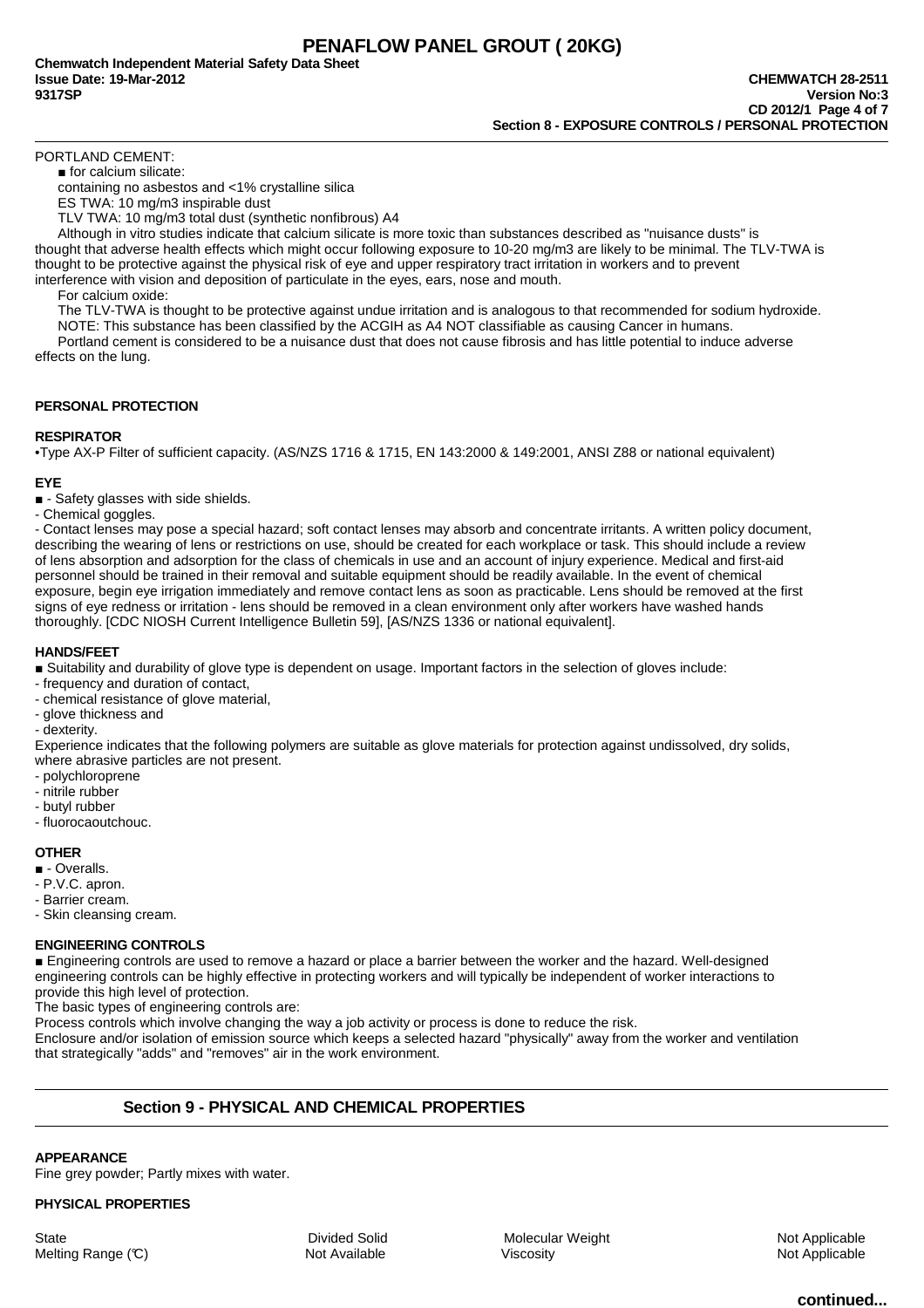# **PENAFLOW PANEL GROUT ( 20KG)**

**Chemwatch Independent Material Safety Data Sheet Issue Date: 19-Mar-2012 CHEMWATCH 28-2511 9317SP Version No:3**

# **CD 2012/1 Page 5 of 7 Section 9 - PHYSICAL AND CHEMICAL PROPERTIES**

| Boiling Range (C)<br>Flash Point (C)<br>Decomposition Temp (C)<br>Autoignition Temp (°C)<br>Upper Explosive Limit (%) | Not Applicable<br>Not Applicable<br>Not Available<br>Not Applicable<br>Not Applicable | Solubility in water (g/L)<br>pH (1% solution)<br>pH (as supplied)<br>Vapour Pressure (kPa)<br>Specific Gravity (water=1) | <b>Partly Miscible</b><br>Not Applica ble<br>Not A pplicable<br><b>Negligible</b><br>1.5 |
|-----------------------------------------------------------------------------------------------------------------------|---------------------------------------------------------------------------------------|--------------------------------------------------------------------------------------------------------------------------|------------------------------------------------------------------------------------------|
| Lower Explosive Limit (%)                                                                                             | Not Applicable                                                                        | <b>Relative Vapour Density</b><br>$(air=1)$                                                                              | Not Available                                                                            |
| Volatile Component (%vol)                                                                                             | Not Available                                                                         | <b>Evaporation Rate</b>                                                                                                  | Not Available                                                                            |

## **Section 10 - STABILITY AND REACTIVITY**

#### **CONDITIONS CONTRIBUTING TO INSTABILITY**

■ - Presence of incompatible materials.

- Product is considered stable.

- Hazardous polymerisation will not occur.

For incompatible materials - refer to Section 7 - Handling and Storage.

## **Section 11 - TOXICOLOGICAL INFORMATION**

#### **POTENTIAL HEALTH EFFECTS**

#### **ACUTE HEALTH EFFECTS**

#### **SWALLOWED**

■ Considered an unlikely route of entry in commercial/industrial environments. Accidental ingestion of the material may be damaging to the health of the individual.

#### **EYE**

■ If applied to the eyes, this material causes severe eye damage.

#### **SKIN**

■ This material can cause inflammation of the skin oncontact in some persons.

The material may accentuate any pre-existing dermatitis condition.

Open cuts, abraded or irritated skin should not be exposed to this material.

Entry into the blood-stream, through, for example, cuts, abrasions or lesions, may produce systemic injury with harmful effects. Examine the skin prior to the use of the material and ensure that any external damage is suitably protected.

#### **INHALED**

■ The material can cause respiratory irritation in some persons. The body's response to such irritation can cause further lung damage.

Inhalation of dusts, generated by the material during the course of normal handling, may be damaging to the health of the individual.

Persons with impaired respiratory function, airway diseases and conditions such as emphysema or chronic bronchitis, may incur further disability if excessive concentrations of particulate are inhaled.

If prior damage to the circulatory or nervous systems has occurred or if kidney damage has been sustained, proper screenings should be conducted on individuals who may be exposed to further risk if handling and use of the material result in excessive exposures.

Effects on lungs are significantly enhanced in the presence of respirableparticles.

#### **CHRONIC HEALTH EFFECTS**

■ Harmful: danger of serious damage to health by prolonged exposure through inhalation.

Harmful: danger of serious damage to health by prolonged exposure through inhalation.

This material can cause serious damage if one is exposed to it for long periods. It can be assumed that it contains a substance which can produce severe defects. This has been demonstrated via both short- and long-term experimentation.

Substance accumulation, in the human body, may occur and may cause some concern following repeated or long-term occupational exposure.

Overexposure to respirable dust may cause coughing, wheezing, difficulty in breathing and impaired lung function. Chronic symptoms may include decreased vital lung capacity, chest infections

Repeated exposures, in an occupational setting, to high levels of fine- divided dusts may produce a condition known as pneumoconiosis which is the lodgement of any inhaled dusts in the lung irrespective of the effect.

## **TOXICITY AND IRRITATION**

■ Not available. Refer to individual constituents.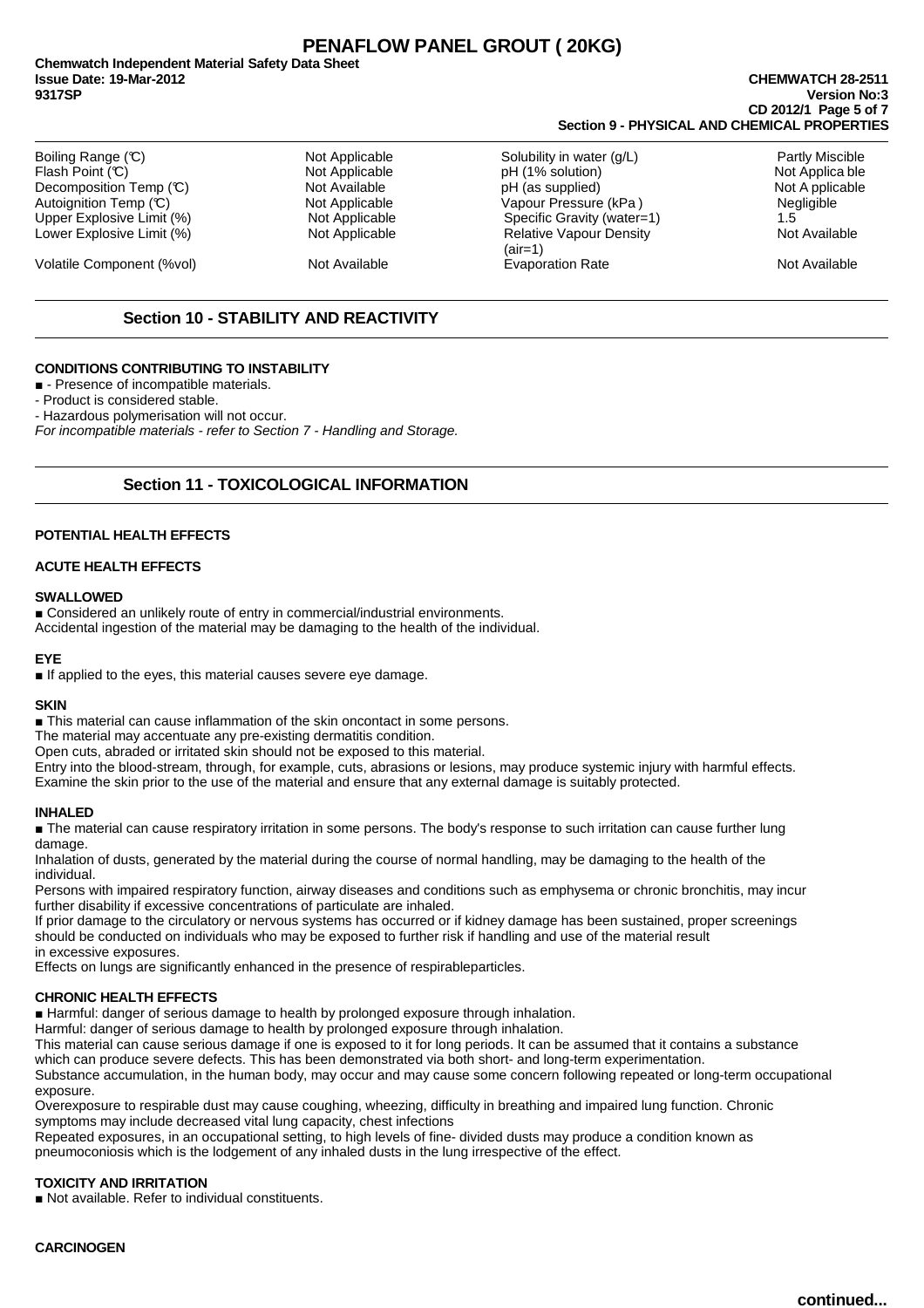# **PENAFLOW PANEL GROUT ( 20KG)**

**Chemwatch Independent Material Safety Data Sheet Issue Date: 19-Mar-2012 CHEMWATCH 28-2511 9317SP Version No:3**

form of quartz or (IARC) - Agents<br>
cristobalite Reviewed by the

Silica dust, **International Agency** Group 1 crystalline, in the for Research on Cancer Reviewed by the IARC Monographs

## **Section 12 - ECOLOGICAL INFORMATION**

No data

**Ecotoxicity**

silica crystalline - quartz  $\overline{N}$  No Data  $\overline{N}$  No Data  $\overline{N}$  No Data

Ingredient Persistence: Persistence: Air Bioaccumulation Mobility Water/Soil<br>No Data Available Available portland cement No Data No Data No Data<br>Available Available Available

Available

## **Section 13 - DISPOSAL CONSIDERATIONS**

■ - Recycle wherever possible or consult manufacturer for recycling options.

- Consult State Land Waste Management Authority for disposal.

- Bury residue in an authorised landfill.

- Recycle containers if possible, or dispose of in an authorised landfill.

## **Section 14 - TRANSPORTATION INFORMATION**

**HAZCHEM:** 

None (ADG7)

NOT REGULATED FOR TRANSPORT OF DANGEROUS GOODS: ADG7, UN, IATA, IMDG

## **Section 15 - REGULATORY INFORMATION**

POISONS SCHEDULE None

#### **REGULATIONS**

#### **Regulations for ingredients**

#### **silica crystalline - quartz (CAS: 14808-60-7,122304-48-7,122304-49-8,12425-26-2,1317-79-9, 70594-95-5,87347-84-0) is found on the following regulatory lists;**

"Australia - New South Wales Hazardous Substances Prohibited for Specific Uses","Australia - New South Wales Hazardous Substances Requiring Health Surveillance","Australia - South Australia Hazardous Substances Requiring Health Surveillance","Australia - Tasmania Hazardous Substances Prohibited for Specified Uses","Australia - Tasmania Hazardous Substances Requiring Health Surveillance","Australia - Western Australia Hazardous Substances Prohibited for Specified Uses or Methods of Handling",<br>"Australia - Western Australia Hazardous Substances Requiring Health Surveillance","Australia Exposur Hazardous Substances","Australia Hazardous Substances Requiring Health Surveillance","Australia High Volume Industrial Chemical List (HVICL)","Australia Inventory of Chemical Substances (AICS)","Australia Occupational Health and Safety (Commonwealth<br>Employment) (National Standards) Regulations 1994 - Hazardous Substances Requiring Health Surveillan Research on Cancer (IARC) - Agents Reviewed by the IARC Monographs","International Fragrance Association (IFRA) Survey: Transparency List","OECD List of High Production Volume (HPV) Chemicals","United Nations Consolidated List of Products Whose Consumption and/or Sale Have Been Banned, Withdrawn, Severely Restricted or Not Approved by Governments"

#### **portland cement (CAS: 65997-15-1) is found on the following regulatory lists;**

"Australia Exposure Standards","Australia High Volume Industrial Chemical List (HVICL)","Australia Inventory of Chemical Substances (AICS)","OECD List of High Production Volume (HPV) Chemicals"

#### **No data for Penaflow Panel Grout ( 20Kg) (CW: 28-2511)**

**continued...**